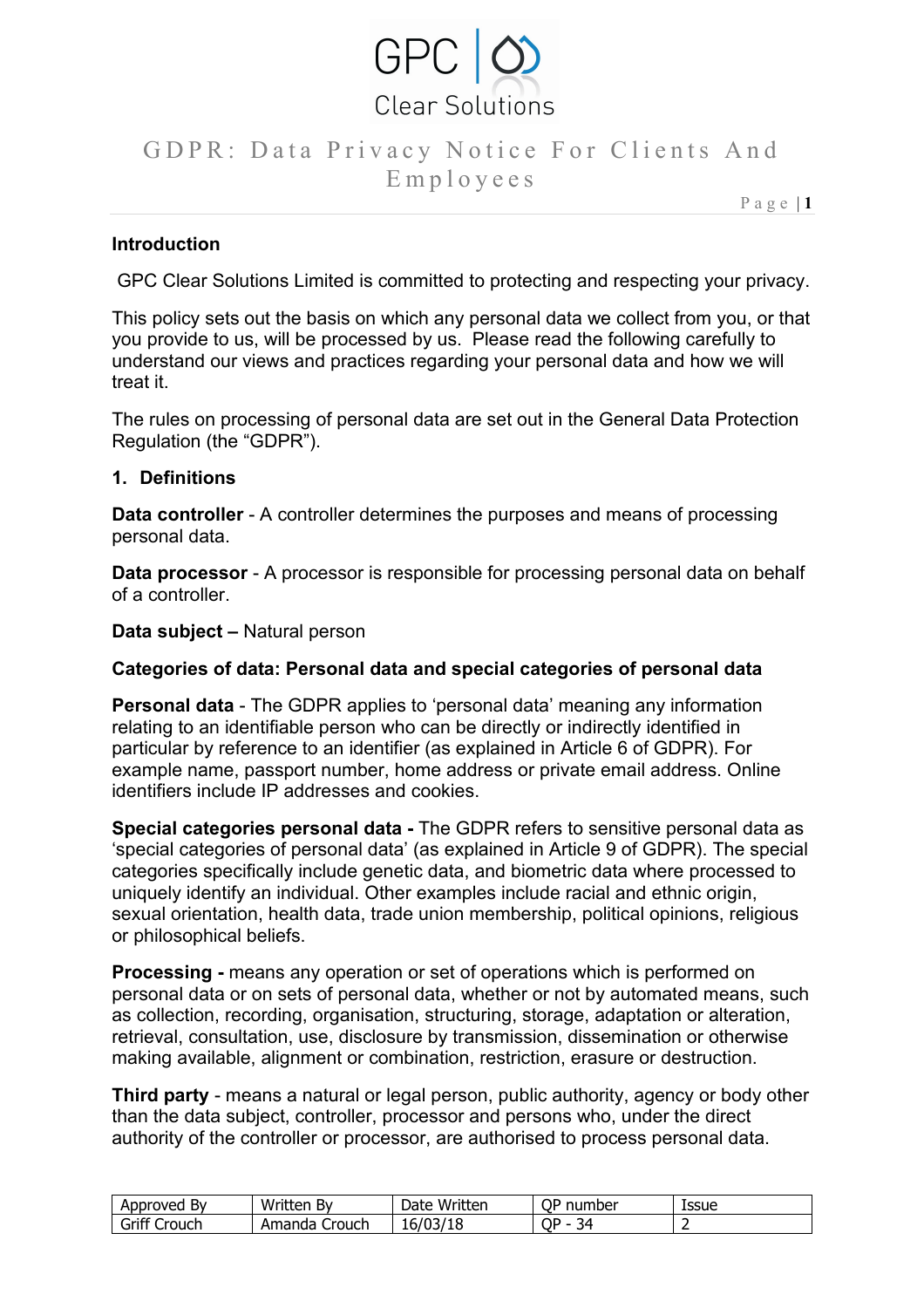

P a g e | **2**

## **2. Who are we?**

GPC Clear Solutions Limited is the data controller. This means we decide how your personal data is processed and for what purposes.

### **3. The purpose(s) of processing your personal data**

We use your personal data for the following purposes:

If you are an employee we use the data to adhere to employment law and to pay you. If you are a customer we use your data to order and supply products ordered by you.

Customers and employees of GPC Clear Solutions now need to be aware of the data GPC Clear Solutions Limited hold about them and give permission by an opt In system that this data can be kept and processed securely.

### **4. Permission**

All employees have received a letter containing all of the data GPC holds about them

All customers and new customers will also receive a letter asking them to opt in, in order for us to keep their information.

All job applicants are informed on the job advertisement

### **5. Sharing your personal data**

If you are a GPC employee your data is strictly confidential and will only be shared with GPC management the only third parties your data will be shared with is for purposes such as being paid. For example, GPC's accountant and HMRC. If you are a GPC Clear Solutions customer your data is strictly confidential and will only be shared with GPC personal and the third parties (Approved Suppliers) necessary to fulfil your order.

If you are applying for a job within GPC Clear Solutions Limited your data will be only shared with third parties if required e.g. immigration

### **6**.**How long do we keep your personal data**

Data is only kept as long as is necessary. Customers information will be deleted if they have not ordered for 18 months. Employee's information will be kept for as long as they are in employment and then for the length of time that the law states once their employment is over. If you apply for a job within GPC Clear Solutions Limited your data will be kept no longer than a year then will be deleted and shredded.

| Approved        | Written                  | Written  | ОP                           | Issue |
|-----------------|--------------------------|----------|------------------------------|-------|
| В٧              | В١                       | Date     | number                       |       |
| Griff<br>`rouch | Amanda<br>.rouch<br>- 41 | ⊥∪∤<br>ᅩ | ∩⊑<br>$\sim$<br>34<br>ັ<br>ـ |       |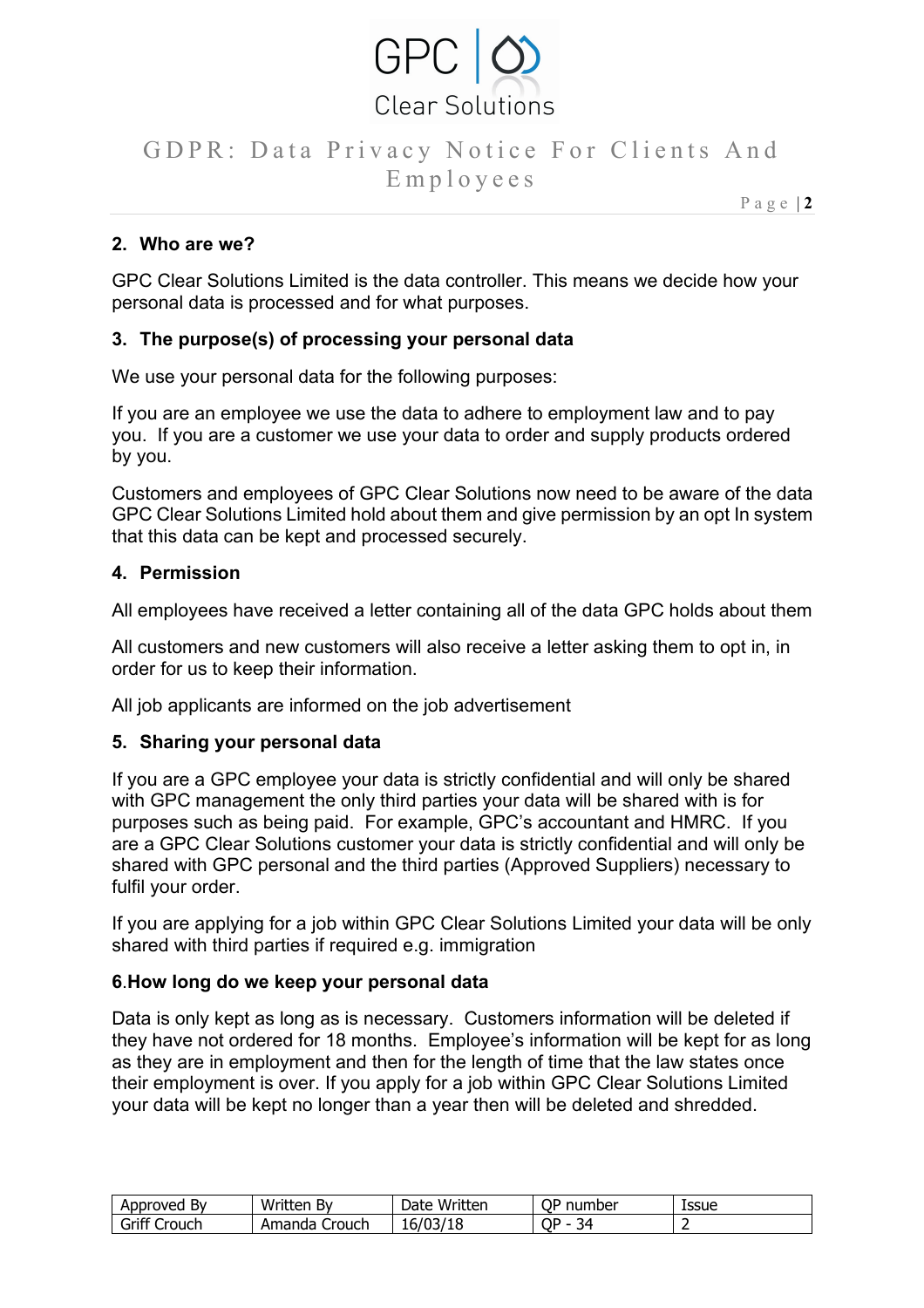

P a g e | **3**

### **7. Providing us with your personal data**

If you are a GPC employee We require your personal data as it is a requirement necessary to enter into a contract. If you are a GPC customer, we require the data to be able to complete and deliver your orders. If you are applying for job within GPC Clear Solutions Limited we require your personal data in order to process your application.

### **8.Your rights and your personal data**

Unless subject to an exemption under the GDPR, you have the following rights with respect to your personal data:

- The right to request a copy of the personal data which we hold about you;
- The right to request that we correct any personal data if it is found to be inaccurate or out of date;
- The right to request your personal data is erased where it is no longer necessary to retain such data;
- The right to request that we provide you with your personal data and where possible, to transmit that data directly to another data controller, (known as the right to data portability), (where applicable i.e. where the processing is based on consent or is necessary for the performance of a contract with the data subject and where the data controller processes the data by automated means);
- The right, where there is a dispute in relation to the accuracy or processing of your personal data, to request a restriction is placed on further processing;
- The right to object to the processing of personal data, (where applicable i.e. where processing is based on legitimate interests (or the performance of a task in the public interest/exercise of official authority); direct marketing and processing for the purposes of scientific/historical research and statistics).

### **9.Transfer of Data Abroad**

GPC does not transfer personal data outside of the EEA

#### **10.Automated Decision Making**

GPC does not use any form of automated decision making.

#### **11.Further processing**

If we wish to use your personal data for a new purpose, not covered by this Data Privacy Notice, then we will provide you with a new notice explaining this new use prior to commencing the processing and setting out the relevant purposes and processing conditions.

#### **12. Changes to our privacy policy**

| Approveg        | Written          | Written  | <b>OP</b>          | Issue |
|-----------------|------------------|----------|--------------------|-------|
| B٧              | B۱               | Date     | number             |       |
| Griff<br>`rouch | Crouch<br>Amanda | 10<br>ŦС | ח∩<br>∢2<br>ـ<br>ີ |       |